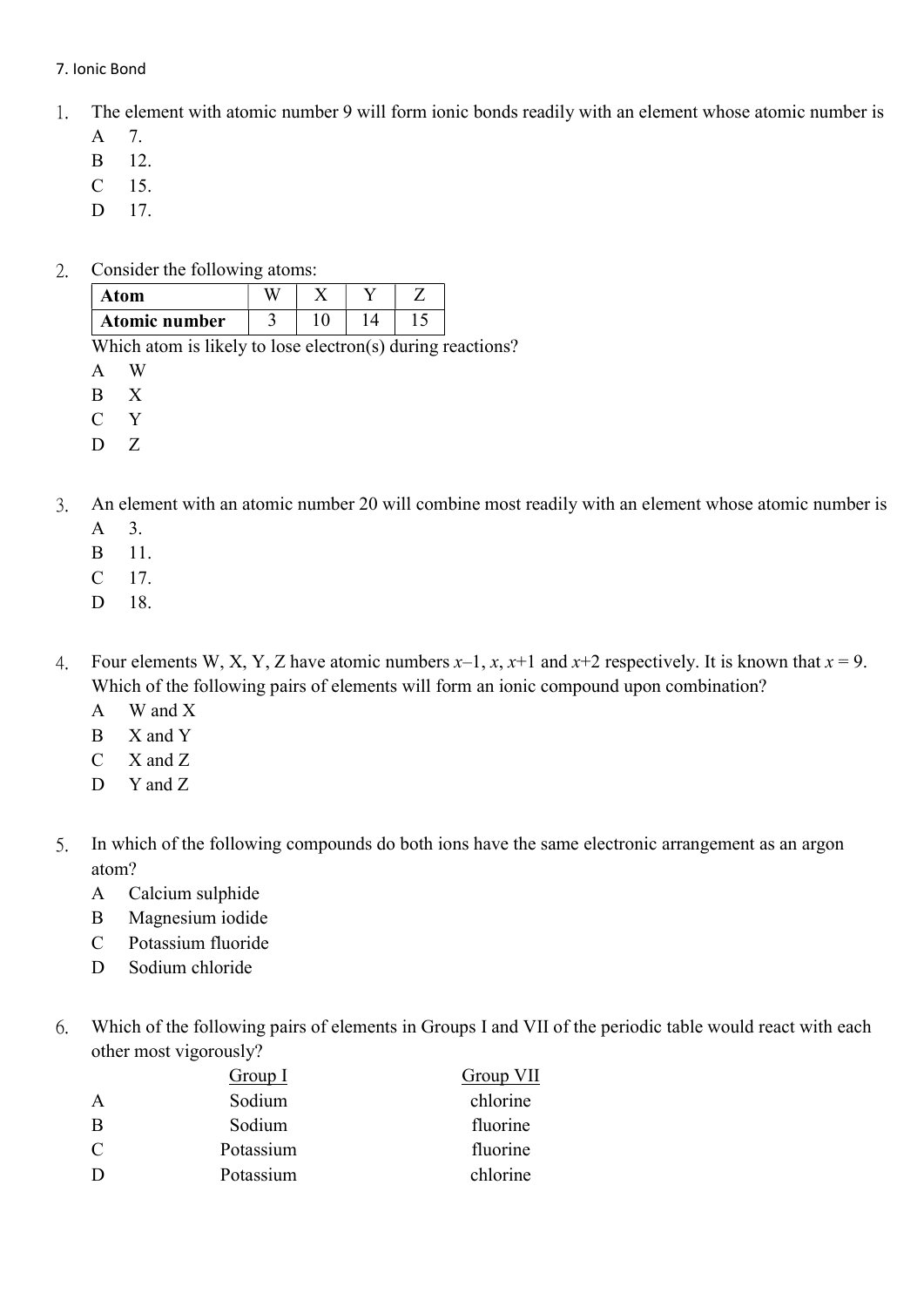7. Which of the following is an electron diagram of calcium iodide (showing electrons in the outermost shells only)?

$$
A \begin{bmatrix} ca \end{bmatrix}^{\dagger} \begin{bmatrix} a \\ b \end{bmatrix}^{\dagger}
$$
  

$$
B \begin{bmatrix} ca \end{bmatrix}^{2+} \begin{bmatrix} a \\ b \end{bmatrix}^{\dagger}
$$
  

$$
B \begin{bmatrix} ca \end{bmatrix}^{2+} \begin{bmatrix} a \\ b \end{bmatrix}^{\dagger}
$$
  

$$
C \begin{bmatrix} ca \end{bmatrix}^{2+} \begin{bmatrix} a \\ c \end{bmatrix}^{\dagger}
$$

8. Elements X and Y form a compound with the following electronic structure:

| 31 |  | っ<br>v |  |
|----|--|--------|--|
|----|--|--------|--|

(Only electrons in the outermost shells are shown.) Which of the following combinations is correct?

| $\underline{X}$             |                  |
|-----------------------------|------------------|
| Be                          | $\left( \right)$ |
| Al                          | S                |
| Mg                          | N                |
| $\mathcal{C}_{\mathcal{C}}$ | 0                |
|                             |                  |

9. Elements X and Y belong to the first three periods of the periodic table. The compound formed between these two elements has the following electronic structure:



(Only electrons in the outermost shells are shown.)

How many electrons are there in the outermost shell of an atom of X and that of Y?

| $\bf{A}$ | Y  |
|----------|----|
|          | 8  |
|          | 5  |
| っ        | 5. |
| C        | 8  |
|          |    |

10. Consider the information given in the table below:

| <b>Element</b> | Atomic number |
|----------------|---------------|
|                |               |
| X              | 10            |
|                | 12            |
|                |               |

Which of the following pairs of elements would react with each other most readily?

- A w and x
- B w and y

C x and z

D y and z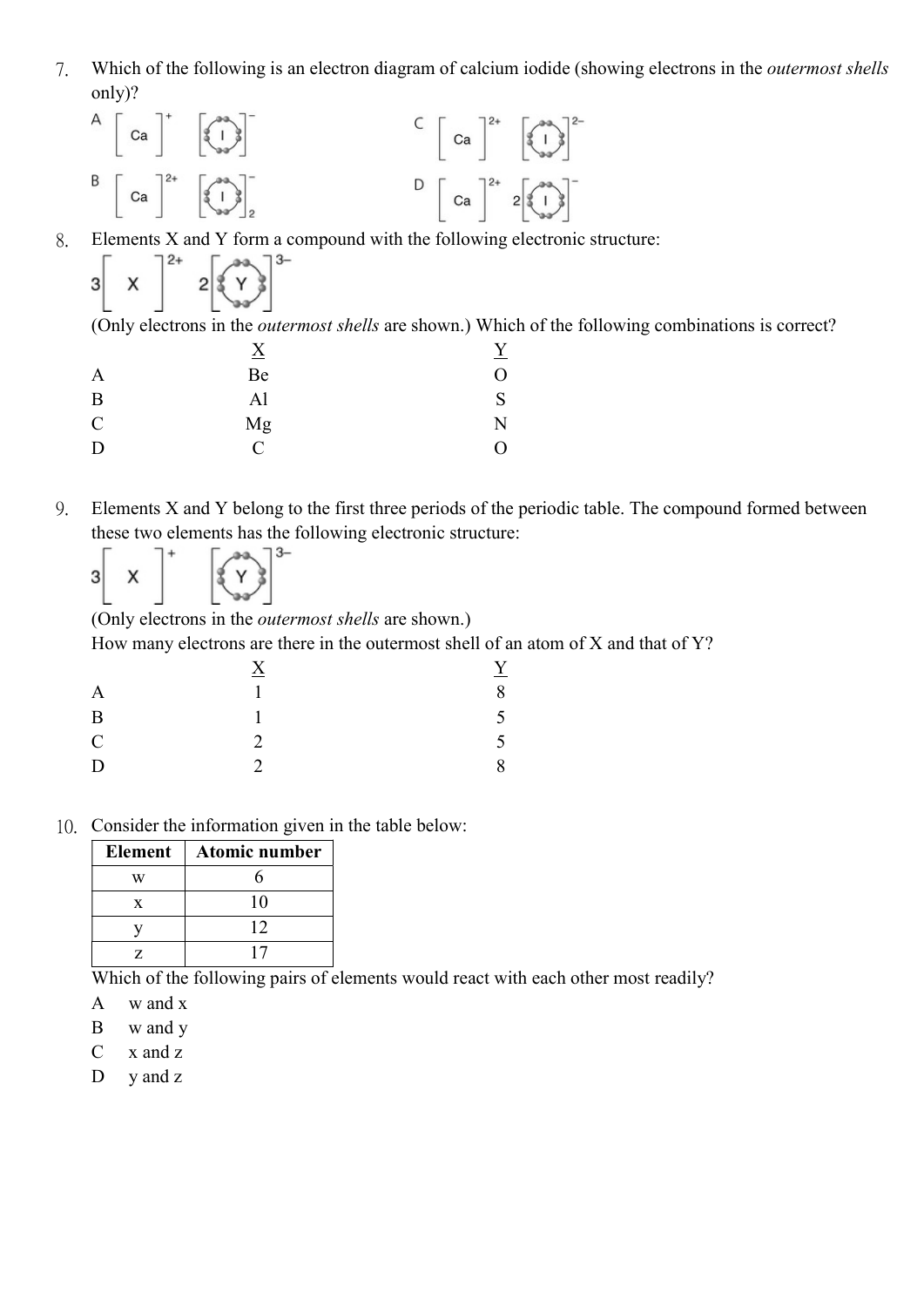- 11. Which of the following substances is / are electrolyte(s)?
	- (1) Copper
	- (2) Potassium chloride
	- (3) Molten sulphur
	- A  $(1)$  only
	- $B$  (2) only
	- C  $(1)$  and  $(3)$  only
	- D  $(2)$  and  $(3)$  only
- 12. Strontium is below calcium in Group II of the periodic table. Which of the following statements concerning strontium is / are correct?
	- (1) It combines with chlorine to form an ionic compound.
	- (2) It is in Period 4 of the periodic table.
	- (3) It forms an ion carrying two negative charges.
	- A  $(1)$  only
	- $B$  (2) only
	- C  $(1)$  and  $(3)$  only
	- D  $(2)$  and  $(3)$  only
- 13. Consider the following information about three elements X, Y and Z.

| Element       |  |  |
|---------------|--|--|
| Atomic number |  |  |

Which of the following statements concerning X, Y and Z are correct?

- (1) X and Y react to form an ionic compound.
- (2) Y and Z belong to the same period of the periodic table.
- (3) Z forms an ion carrying two negative charges.
- A  $(1)$  and  $(2)$  only
- $B \quad (1)$  and  $(3)$  only
- C  $(2)$  and  $(3)$  only
- D  $(1)$ ,  $(2)$  and  $(3)$
- 14. Element X has an atomic number 19 and element Y has an atomic number 35. The chemical formula of the compound they form is most likely to be
	- A XY.
	- $B$   $X_2Y$ .
	- $C$   $XY_2$ .
	- $D$   $XY_3$ .
- 15. An atom of element X has 12 protons while an atom of element Y has 7 electrons. What is the chemical formula of the compound formed between X and Y?
	- A XY
	- $B = X_2Y$
	- $C = X_2Y_3$
	- $D$   $X_3Y_2$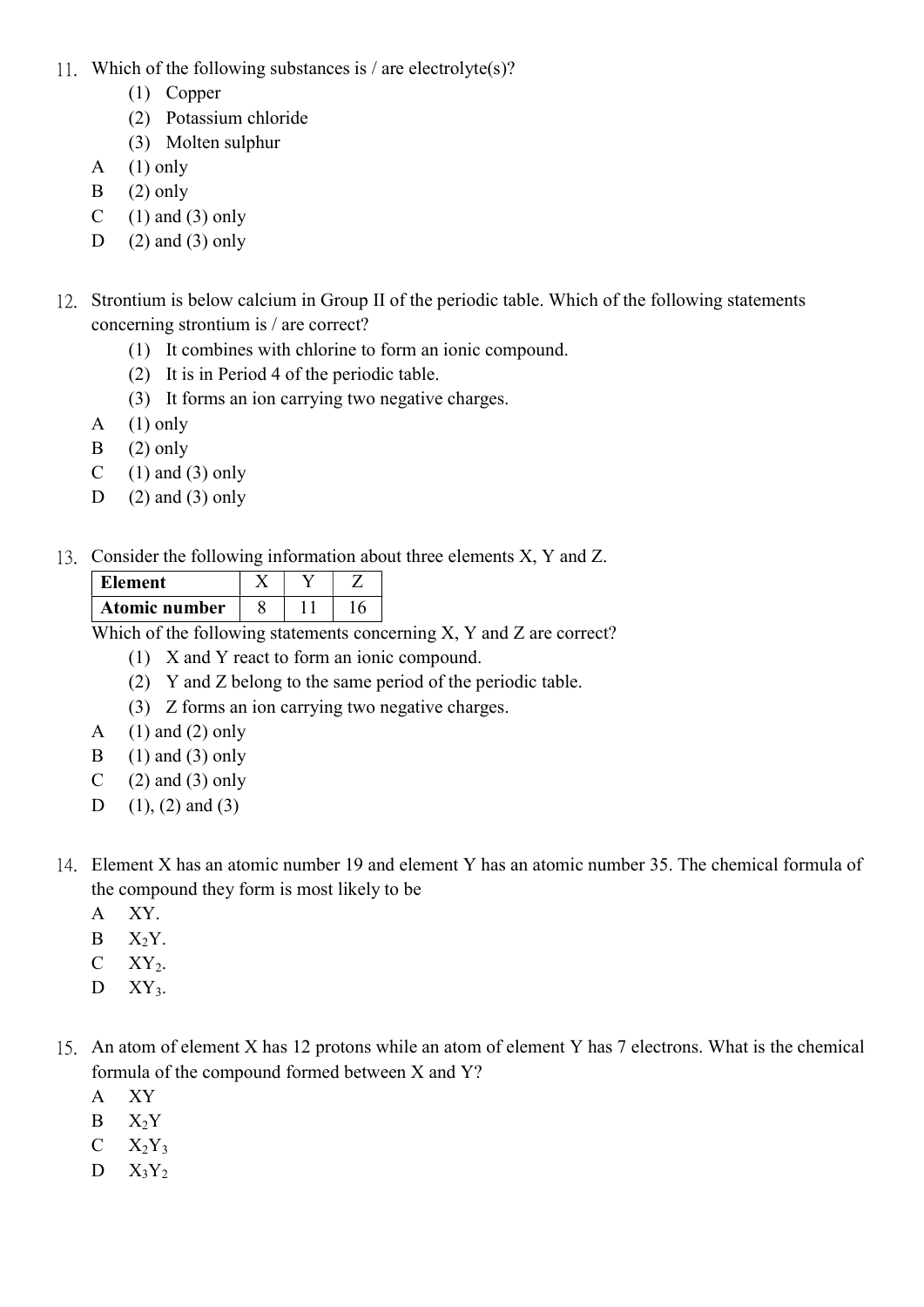16. An ionic compound has a chemical formula XY. All ions in the compound have the electronic arrangement as a neon atom. What are elements X and Y?

| A              | Sodium    | chlorine |
|----------------|-----------|----------|
| B              | Magnesium | oxygen   |
| $\overline{C}$ | Calcium   | bromine  |
| D              | Lithium   | fluorine |

- 17. The atomic numbers of X and Y are 3 and 7 respectively. What is the chemical formula of the compound formed between X and Y?
	- $A$   $X_2Y$
	- $B$   $XY_2$
	- $C$   $XY_3$
	- $D$   $X_3Y$
- 18. Elements X and Y react to form an ionic compound with a chemical formula  $X_2Y$ . If X belongs to Group I of the periodic table, to which group would Y belong?
	- A II
	- B III
	- C VI
	- D VII
- 19. The chemical formula of an ionic compound is  $XY_3$ . The compound could be
	- A calcium nitride.
	- B copper(II) sulphide.
	- C iron(III) chloride.
	- D sodium hydride.

20. Element X and Y react to form an ionic compound with a chemical formula  $X_2Y_3$ . If Y belongs to Group VI of the periodic table, to which group would X belong?

| A | $R$ II<br> | $\mathop{\rm III}$<br>$ -$ | IV |
|---|------------|----------------------------|----|
|   |            |                            |    |

- 21. W, X, Y and Z are four consecutive elements of the periodic table. X is a noble gas. Which of the following chemical formulae is correct?
	- $A$   $Y_2W$
	- $B$   $YW$
	- $C$   $ZW_2$
	- $D \t Z_2W$

22. Barium (Ba) is an alkaline earth metal. The chemical formula of its carbonate is

- $A$  BaCO<sub>3</sub>.
- $B$   $Ba<sub>2</sub>CO<sub>3</sub>$ .
- C  $Ba(CO_3)_2$ .
- $D \text{ Ba}_3(CO_3)_2.$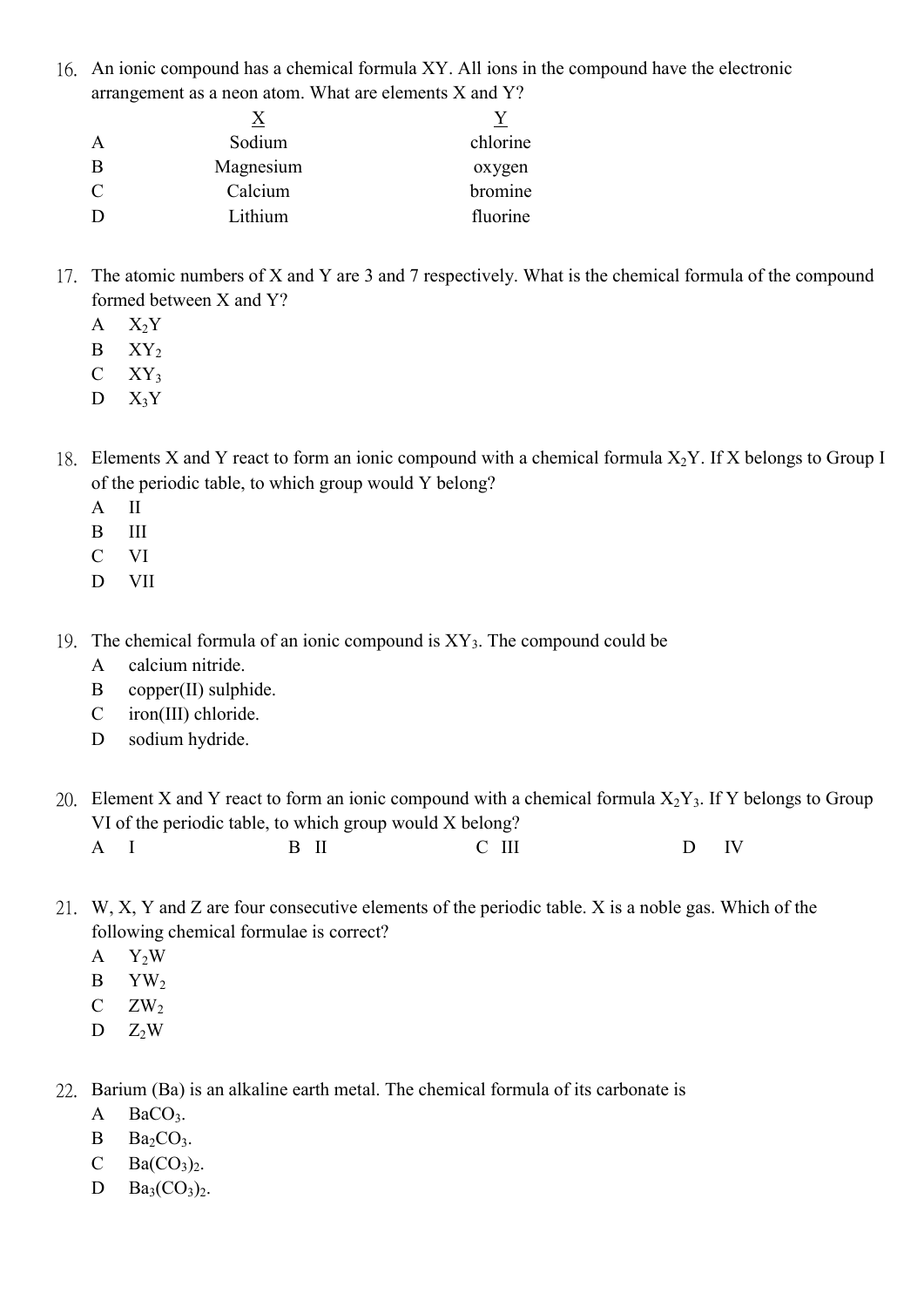- 23. The chemical formula of the oxide of indium (In) is  $In_2O_3$ . What is the chemical formula of indium nitrate?
	- $A$  InNO<sub>3</sub>
	- $B$  In<sub>2</sub>(NO<sub>3</sub>)<sub>2</sub>
	- C  $In(NO<sub>3</sub>)<sub>2</sub>$
	- D  $In(NO<sub>3</sub>)<sub>3</sub>$
- 24. The chemical formula of the nitride of metal X is  $X_3N_2$ . The chemical formula of the sulphate of X is
	- A XSO4.
	- $B$   $X_2SO_4$ .
	- $C$   $X(SO<sub>4</sub>)<sub>2</sub>$ .
	- $D = X_2(SO_4)_{3.}$
- 25. Caesium (Cs) is a Group I element and its relative atomic mass is greater than that of potassium. Which of the following statements concerning caesium is INCORRECT?
	- A It is a soft metal.
	- B It reacts with water to give an alkaline solution.
	- C It reacts with chlorine to form an ionic compound.
	- D All of its compounds are coloured.
- 26. Consider the following compounds. Which of the underlined particles does NOT have an octet structure in the outermost shell?
	- $A$   $Li<sub>2</sub>O$
	- B CaF<sup>2</sup>
	- $C$  Mg<sub>3</sub>N<sub>2</sub>
	- $D$  Na<sub>2</sub>S
- 27. The element barium (Ba) has an atomic number 56. Which of the following statements concerning barium is INCORRECT?
	- A It gives a characteristic flame colour in flame test.
	- B It can be obtained by electrolyzing molten barium chloride.
	- C Its carbonate is very soluble in water.
	- D The chemical formula of its sulphate is BaSO<sub>4</sub>.
- 28. X is an element. It can form a cation  $X^{2+}$  with an electronic arrangement 2,8,8. Which of the following statements concerning X is correct?
	- A X is in Period 3 of the periodic table.
	- B X is a transition metal.
	- C X forms a coloured salt with chlorine.
	- D The chemical formula of the nitrate of X is  $X(NO<sub>3</sub>)<sub>2</sub>$ .
- 29. What is the colour of an aqueous solution of iron(III) nitrate?
	- A Pale green B Yellow-brown C Blue D Pink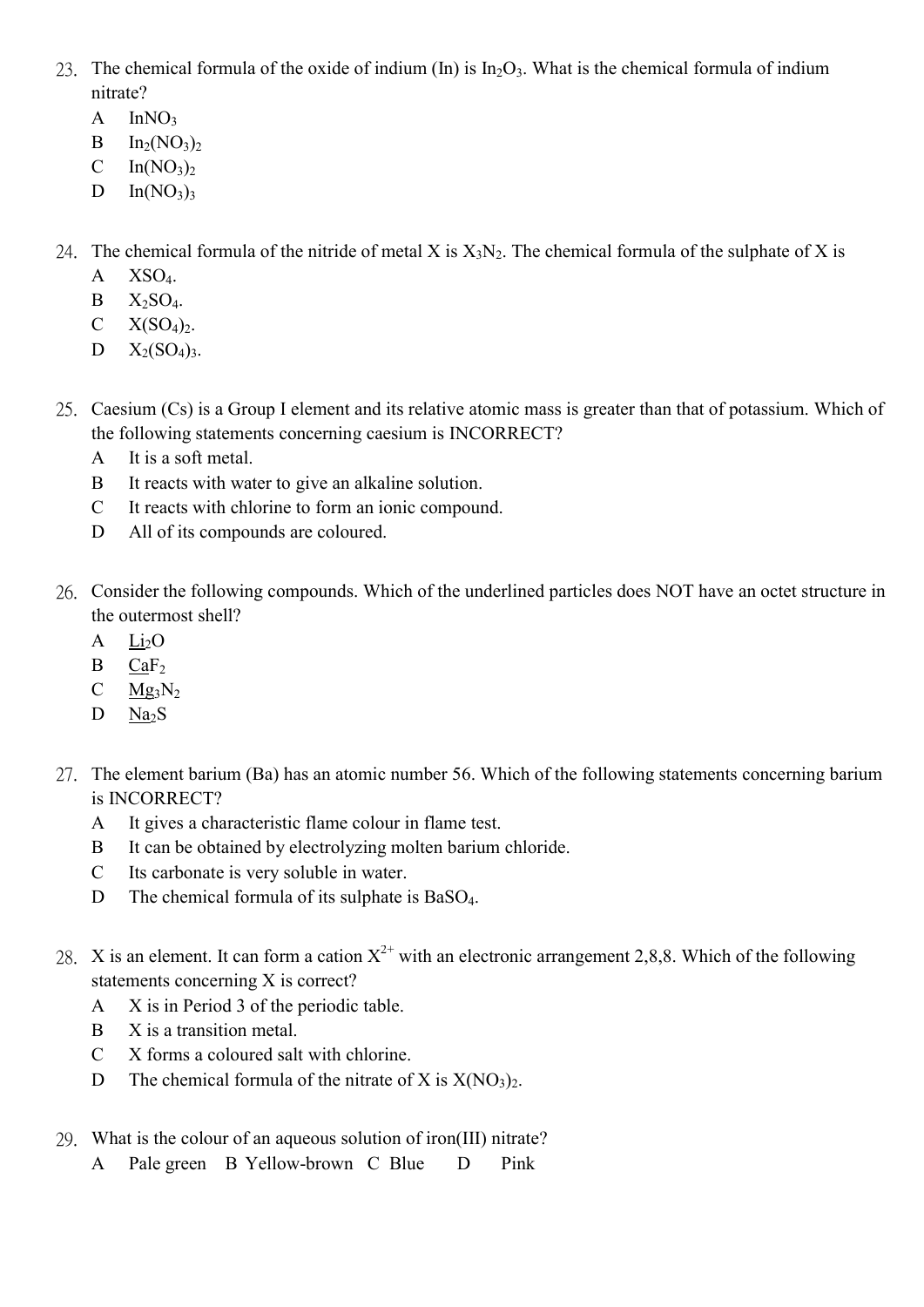30. Which of the following combinations is correct?

|               |                | Colour of ion in aqueous |
|---------------|----------------|--------------------------|
|               | <u>lon</u>     | solution                 |
| $\mathsf{A}$  | <b>Bromide</b> | orange                   |
| B             | Calcium        | Brick-red                |
| $\mathcal{C}$ | Iron(II)       | blue                     |
|               | Permanganate   | purple                   |

- 31. Which of the following compounds is coloured?
	- A Ammonium dichromate
	- B Calcium hydroxide
	- C Lithium chloride
	- D Lead(II) nitrate



A colour moves towards the left in the above set-up. The coloured crystal on the filter paper could be

- A chromium(III) sulphate.
- B iron(III) chloride.
- C potassium permanganate.
- D sodium sulphate.

33. Which of the following ions is responsible for the green colour of jade?

- A  $Cr^{3+}$
- $B$   $Cu^{2+}$
- $C$   $Fe<sup>3+</sup>$
- $D$  Mn<sup>3+</sup>
- 34. The table below shows the colour of the aqueous solutions of three ionic compounds.

| Compound | Colour of aqueous solution |
|----------|----------------------------|
| W X      | yellow                     |
|          | colourless                 |
|          | purple                     |

Which of the following combinations about the colour of the ions is most likely to be correct?

|               | $W^{2+}$ (aq) | $X^{2-}$ (aq) | $5^{72+}$ (aq) | $Z^{2-}$ (aq) |
|---------------|---------------|---------------|----------------|---------------|
| $\mathbf{A}$  | colourless    | colourless    | colourless     | colourless    |
| B             | colourless    | yellow        | purple         | colourless    |
| $\mathcal{C}$ | yellow        | colourless    | colourless     | purple        |
| D             | yellow        | yellow        | purple         | purple        |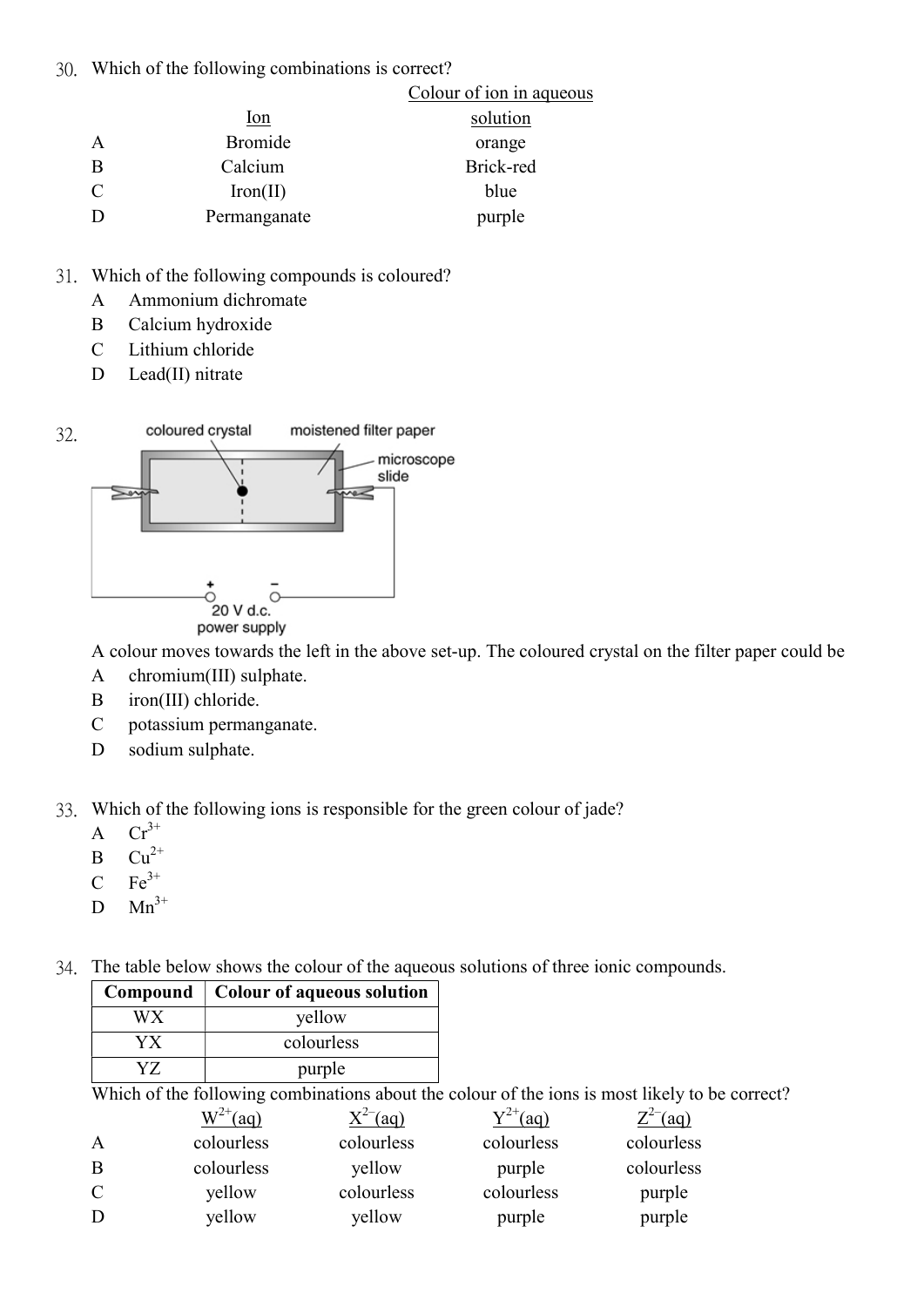- 35. Two elements X and Y react together to form a compound with a chemical formula XY. X and Y could be
	- (1) lithium and fluorine.
	- (2) magnesium and sulphur.
	- (3) sodium and hydrogen.
	- A  $(1)$  and  $(2)$  only
	- B  $(1)$  and  $(3)$  only
	- C  $(2)$  and  $(3)$  only
	- D  $(1)$ ,  $(2)$  and  $(3)$
- 36. Which of the following statements concerning the ionic compound formed between calcium and nitrogen are correct?
	- (1) Each calcium ion in the compound carries two positive charges.
	- (2) Each nitride ion in the compound has a duplet structure in the outermost shell.
	- (3) The chemical formula of the compound formed is  $Ca<sub>3</sub>N<sub>2</sub>$ .
	- A  $(1)$  and  $(2)$  only
	- B  $(1)$  and  $(3)$  only
	- C  $(2)$  and  $(3)$  only
	- D  $(1)$ ,  $(2)$  and  $(3)$
- 37. X is an element. It can form an ion  $X^+$  which has an electronic arrangement 2,8,8. Which of the following statements concerning X is / are correct?
	- (1) X is a Period 3 element.
	- (2) The sulphate of X is colourless.
	- (3) The chemical formula of the oxide of X is  $X_2O$ .
	- A  $(1)$  only
	- $B$  (2) only
	- C  $(1)$  and  $(3)$  only
	- D  $(2)$  and  $(3)$  only
- 38. Which of the following statements concerning fluorine are correct?
	- (1) Fluorine is in Period 2 of the periodic table.
	- (2) The chemical formula of the compound formed between fluorine and calcium is  $CaF<sub>2</sub>$ .
	- (3) Fluorine forms a coloured salt with sodium.
	- A  $(1)$  and  $(2)$  only
	- B  $(1)$  and  $(3)$  only
	- C  $(2)$  and  $(3)$  only
	- D  $(1)$ ,  $(2)$  and  $(3)$
- 39. The element astatine (At) has an atomic number 85. Which of the following statements concerning astatine are correct?
	- (1) It is a halogen.
	- (2) It is a coloured solid.
	- (3) The chemical formula of the compound formed between astatine and potassium is  $K_2At$ .
	- A  $(1)$  and  $(2)$  only
	- B  $(1)$  and  $(3)$  only
	- C (2) and (3) only D (1), (2) and (3)